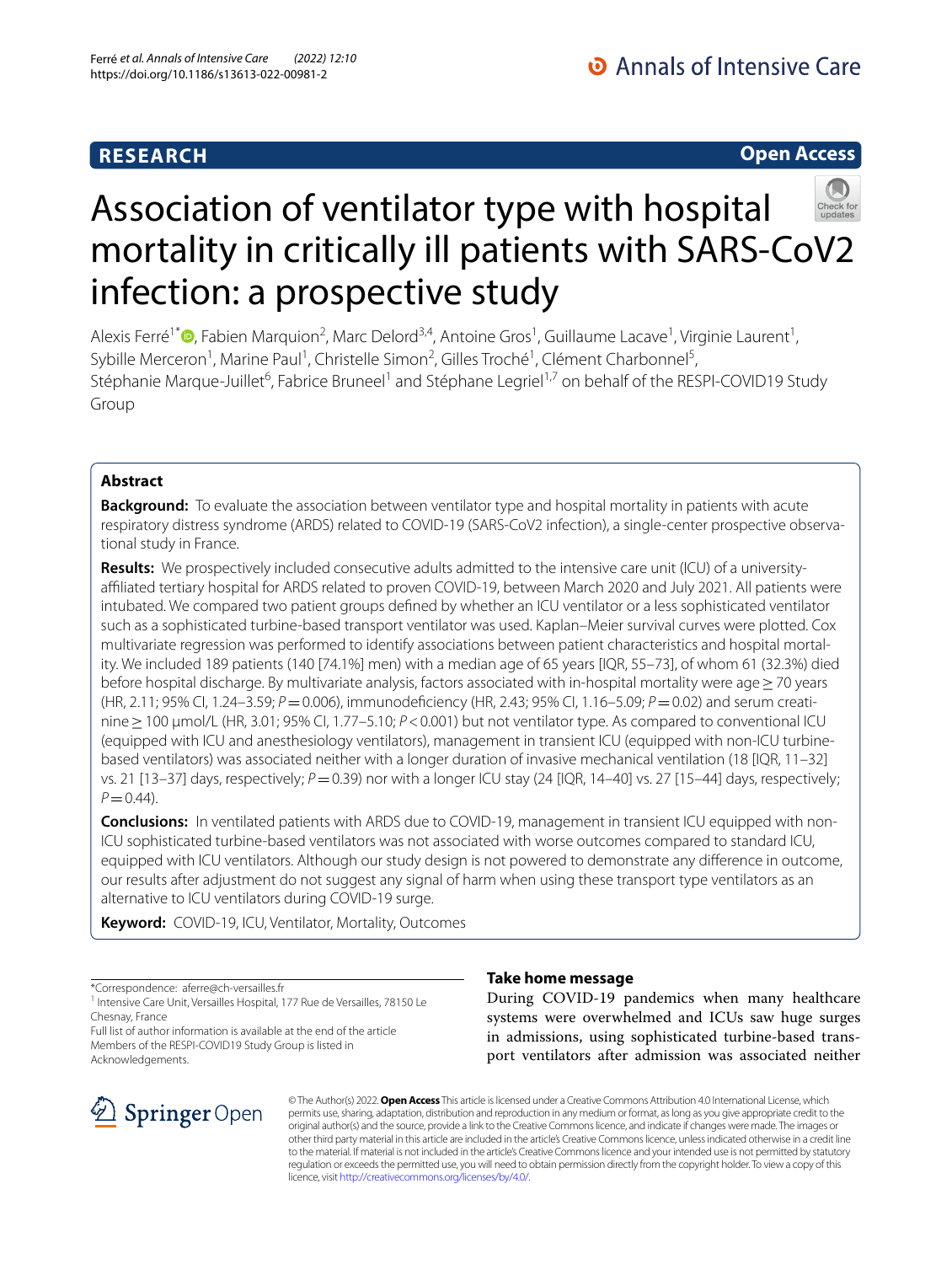with higher in-hospital mortality nor with longer invasive mechanical ventilation duration in critically ill patients with SARS-CoV2 infection-related ARDS. Although our study design is underpowered to demonstrate outcome diferences, our results do not suggest any signal of harm when using these transport type ventilators as an alternative to ICU ventilators during COVID-19 surge.

## **Background**

The current COVID-19 pandemic, caused by the SARS-CoV2 virus, is evolving in waves that put healthcare systems under severe strain  $[1-4]$  $[1-4]$ . Nearly 10% of patients with COVID-19 have severe acute respiratory distress syndrome (ARDS) that requires admission to the intensive care unit (ICU) and, in many cases, invasive mechanical ventilation (MV)  $[5-9]$  $[5-9]$ . As a consequence, waves of COVID-19 often stretch the available ICU resources far beyond their intended limits [[10](#page-10-4)]. Transient ICU beds must then be created in operating rooms, emergency departments, and other parts of the hospital. These beds need to be equipped, most importantly with competent staff and with ventilators.

The management of ARDS relies on lung-protective ventilation according to international recommendations [[11\]](#page-10-5). Not all existing ventilators have the technical capabilities required for optimal lung-protective ARDS ventilation, nor the possibility of close monitoring the plateau and driving pressures and compliance. In many hospitals, surges in ICU admissions during waves of COVID-19 result in a shortage of sophisticated ICU ventilators. To fll this gap, simpler ventilators such as those designed for patient transport are used. These simpler transport ventilators could be less efficient for the treatment of ARDS, because their intrinsic performances and/or lung monitoring may be insufficient. Moreover, physiological studies have demonstrated an infuence of ventilator type on patient comfort, work of breathing, and patient-ventilator asynchronies, with considerable variations across ventilator models [[12\]](#page-10-6). An investigation of the potential association between the use of transport ventilators and the survival of patients with COVID-19-related ARDS was, therefore, timely.

The primary objective of this study was to look for an association linking the type of ventilator used (ICU ventilators, including conventional ICU- and anesthesia ventilator vs. sophisticated turbine-based transport ventilators) and hospital mortality in patients requiring MV for COVID-19-related ARDS. The secondary objectives were to look for associations linking ventilator type to invasive MV duration, ventilation outcomes (prone positioning, rescue inhaled nitric oxide and extracorporeal membrane oxygenation [ECMO]), ICU-length of stay and day-90 mortality.

## **Methods**

This single-centre observational prospective study was approved by the ethics committee of the French Intensive Care Society (#20-42) and registered at the French National Institute for Health Data (#MR 4109060520). Informed consent was sought from the next of kin, if available, and from the patients upon recovery of competency, in compliance with French law.

#### **Patients**

Consecutive adults admitted between March 5, 2020 and July 6, 2021, to one of the four Versailles hospital ICUs for severe proven SARS-CoV2 infection were prospectively included in the RESPI-COVID19 registry. For the analysis of this study, only patients with ARDS related to severe SARS-CoV2 infection requiring invasive MV were eligible. Patients who received MV for causes other than respiratory failure (e.g., non-hypoxic cardiac arrest, cardiogenic or septic shock, neurological disorder, or pregnancy-related disease) were not included.

## **Study setting and COVID‑19 surge**

The Versailles Hospital is a university-affiliated tertiary hospital in the Paris area with 800 medical and surgical beds. The 28-bed closed ICU has 20 ICU beds and 8 intermediate-care beds for continuous monitoring. In March 2020, the frst wave of COVID-19 produced a sudden and massive increase in the numbers of patients with ARDS requiring critical care. Transient ICU beds for COVID-19 patients were set up in the intermediatebed unit, the post-anesthesia care units, and the cardiology ICU. The total number of ICU beds was then 49, in four diferent places in the hospital. ICU ventilators were available for 27 beds. The remaining 22 beds were equipped with non-ICU (transport) ventilators. During the second and the third wave, transient ICU beds for COVID-19 patients were set up once again.

Dedicated ICU teams (paramedics and physicians) operated in usual ICU unit and the transient ICU from the intermediate-bed unit (28 beds). Anesthesiologist teams (paramedics and physicians) operated in the transient ICUs from the post-anesthesia care units (15 beds). A written protocol for COVID-19 related ARDS management was disseminated at the start of the epidemic and then regularly updated (according to scientifc knowledge and guidelines at this time). The ICU team participated to dedicated staff in the transient ICUs.

The choice of hospitalization ICU area was first made based on bed availability and on individual patient renal support needs as renal replacement therapy was available only in the conventional ICU.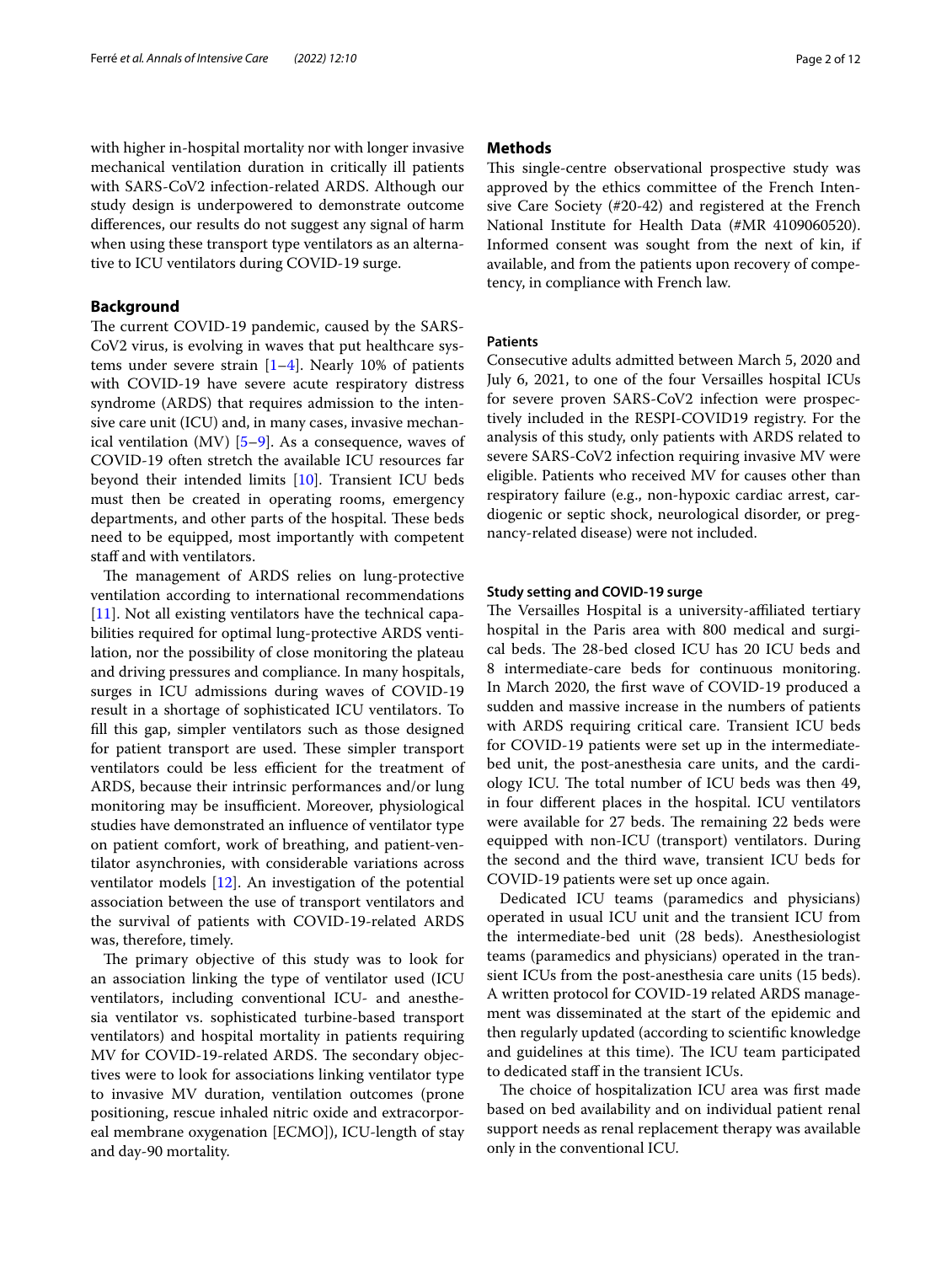## **Defnitions**

Proven SARS-CoV2 infection was defned as a positive reverse transcriptas-polymerase chain reaction (RT-PCR) result for SARS-CoV2 obtained on a respiratory tract sample (nasal or nasopharyngeal swab, tracheal aspirate, or bronchial aspirate).

We defned two groups of patients based on ventilator type according to published comparative bench test results  $[13-18]$  $[13-18]$ . The ICU group, so called ICU-ventilator, comprised the high-performance devices used in our ICUs (e.g., Evita XL or Evita Infnity C500®, Dräger, Lübeck, Germany; Carescape R860®, General Electrics Healthcare, Boston, MA, USA) or in operating rooms (e.g., Aisys CS2®, Datex Ohmeda, General Electrics Healthcare). The non-ICU group, so-called transportventilator, comprised sophisticated turbine-based ventilators generally designed for mobile interventions but used in transient ICUs set up to handle the surge of patients with severe COVID-19 (e.g., Monnal T60 and T75®, Air Liquide Healthcare, Paris, France; Elisée 350 and 250®, ResMed, Saint-Priest, France). Because of the surge, bed availability, opening and then closing transient ICUs to face the evolving crisis, some patients were ventilated with both ventilator type during the study period. For these patients, classifcation group was defned according to composite criteria regarding ventilator type used during the frst 10 days of the acute phase of ARDS management, and the ratio period time of the entire invasive MV duration for the eligible ventilator type. Heat and moisture exchanger were used during wave 1 then heated humidifers during wave 2 and 3.

## **Standardized ICU management of patients with COVID‑19‑related ARDS**

The same standardized care management was used at all four ICU sites. At the early phase of the pandemic (frst wave), whether virus aerosolization could occur with non-invasive ventilation (NIV) and/or high-flow nasal oxygen (HFNO) was unknown. Consequently, conventional oxygen therapy via a face mask was the preferred, albeit not exclusive, modality of initial oxygen administration  $[19]$  $[19]$ . The criteria for invasive MV initiation were persistent severe hypoxemia (SpO<sub>2</sub><90% despite 12–15 L/min face-mask oxygen or  $FiO<sub>2</sub>=100%$  on NIV or HFNO) or persistent clinical signs of acute respiratory distress. Patients with ARDS as defned by the Berlin classifcation received invasive MV (volume assist controlled ventilation mode, tidal volume of 6 mL/kg of predicted body weight, positive end-expiratory pressure regarding  $FiO<sub>2</sub>$  level with respect to plateau pressure  $\leq$  28–30 cmH<sub>2</sub>O), sedative drugs, neuromuscular blockade and prone positioning in compliance with international guidelines [\[11,](#page-10-5) [20–](#page-10-10)[23\]](#page-10-11). Inhaled nitric oxide and/or recruitment maneuvers were performed as rescue therapy if deemed necessary by the physician in charge. The appropriateness of using rescue ECMO was discussed collegially with referral center specialists (ICU, Pitié-Salpêtrière Teaching Hospital, Paris, France) in all patients with prespecifed criteria [\[24–](#page-10-12)[26\]](#page-11-0). Prophylactic anticoagulation was given in a standard dosage based on patient weight until March 25 and in an intermediate dosage thereafter [\[27–](#page-11-1)[29\]](#page-11-2). Bacterial co-infection at admission or during the ICU stay was carefully screened for and treated as appropriate.

Since summer 2020 and the positive results of the RECOVERY study on steroids efficacy for hypoxemic SARS-CoV2 patients [[30\]](#page-11-3), international guidelines had recommended [\[31](#page-11-4)] their use for all critical patients requiring supplemental oxygen. Patients admitted since July 25, 2020 received intravenous dexamethasone 6 mg per day for 10 days. In addition, preliminary data on risk contamination (viral aerosolization) leads to reassurance for non-invasive ventilatory assistance, such as HFNO and face-mask NIV [\[32](#page-11-5)–[34\]](#page-11-6). At this time, we used HFNO as frst line oxygen therapy for all patients admitted since July 25, 2020 for a de novo acute respiratory failure related to a proven SARS-CoV2 infection.

Rescue intravenous dexamethasone therapy, 20 mg/ day for 5 days followed by 10 mg/day for 5 days could be initiated for patients with persistent moderate-to-severe ARDS (PaO<sub>2</sub>/FiO<sub>2</sub> < 150) and low respiratory static compliance (<30 mL/cmH<sub>2</sub>O) despite ventilator setting optimization, intravenous neuromuscular blocking agent infusion, and prone positioning [\[20](#page-10-10), [35,](#page-11-7) [36](#page-11-8)].

## **Data collection**

Data for each patient were collected into an electronic fle (Excel®, Microsoft, Redmond, WA) whose access was restricted by a code known only by the data collector [AF]. The data files were anonymized by assigning a number to each patient. We collected demographic characteristics and comorbidities. Clinical and laboratory findings at ICU admission were recorded. The last  $PaO<sub>2</sub>/$ FiO<sub>2</sub> ratio before intubation was calculated using the following formula for patients without NIV or HFNO:  $PaO<sub>2</sub>/(FiO<sub>2</sub>=0.21+0.03\times O<sub>2</sub>$  in L/min delivered nasally or through a face-mask)  $[37]$  $[37]$ . The following data were also collected: severity and description of organ failures according to the Simplifed Acute Physiology score II (SAPS-II) [\[38](#page-11-10)] and the Sepsis-related Organ Failure Assessment (SOFA) score [[39](#page-11-11)], the use of prone positioning, inhaled nitric oxide, vasoactive drugs, renal replacement therapy, and ECMO.

We recorded the ventilator device used from ICU admission to ICU discharge, total MV duration, and total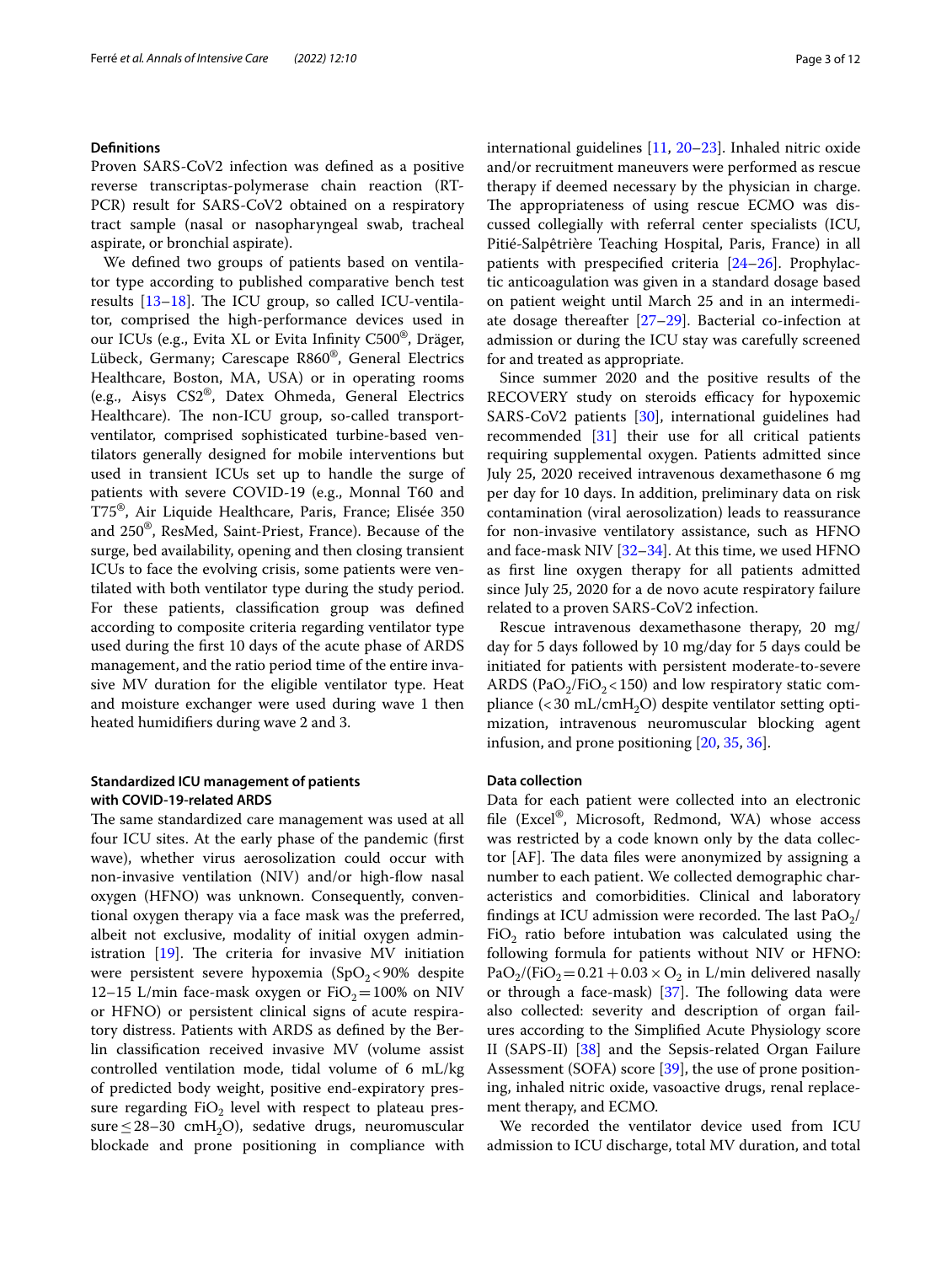

<span id="page-3-1"></span>NIV and/or HFNO duration if relevant. Finally, we collected ICU and hospital lengths of stay, ICU mortality, in-hospital mortality, and day-90 mortality (based on hospital medical records and follow-up, rehabilitationcare unit data, or general practitioner data at day-90).

## **Statistical analysis**

Quantitative parameters were described as median [interquartile range] and qualitative parameters as number (percentage). We compared categorical variables using Fisher's exact tests and continuous variables using Wilcoxon rank-sum tests.

Survival curves were obtained using the Kaplan–Meier estimator and data were censored at day-90 according to vital status. To identify associations between patient characteristics and hospital mortality, a Cox proportional hazard analysis was performed for each variable. A multivariate model was then built with variables that yielded *P* values smaller than 0.05 by univariate analysis and/or were clinically relevant according to the present study or previous published data on severe COVID-19 (ventilator type, age, immunodeficiency, last  $PaO<sub>2</sub>/FiO<sub>2</sub>$  ratio before invasive mechanical ventilation, creatininemia at ICU admission, dexamethasone initiated at ICU admission). Missing data were imputed using multivariate imputation by chained equations.

To better evaluate the efect of ventilator exposure on hospital mortality, we conducted an ancillary propensity

score matching analysis. Used variables (age, male sex, time from hospitalization to ICU admission, SAPS II, respiratory SOFA score and hepatic SOFA score, creatinine at ICU admission  $\geq$  100  $\mu$ mol/L and LDH value at ICU admission) were associated to both ventilator exposure and outcome [\[40\]](#page-11-12). Matching tended to reach 1:2 given a 0.28 caliper on the logit of the propensity score [[41\]](#page-11-13).

All tests were two-sided and *P* values < 0.05 were considered signifcant. Analyses were performed using the R statistical program version 4.0.3 (R Foundation for Statis-tical Computing, Vienna, Austria).<sup>[1](#page-3-0)</sup>

## **Results**

## **Patients**

Figure [1](#page-3-1) shows the patient fowchart. Of the 311 critically ill patients with a positive RT-PCR for SARS-CoV2 managed in the four COVID-19 ICUs between March 5, 2020 and July 6, 2021, 189 were included in the study.

Table [1](#page-4-0) reports the main patients characteristics. There were 140 (74.1%) men with a median age of 65 [IQR, 57–73] years. Obesity ( $\text{BMI} \geq 30 \text{ kg/m}^2$ ) was present in 70 (37.2%) patients and a history of arterial hypertension and diabetes mellitus in 87 (46%) and 55 (29.1%) patients, respectively. Median time from symptom onset to ICU admission was 9 [IQR, 6–11] days.

<span id="page-3-0"></span><sup>&</sup>lt;sup>1</sup> <http://www.R-project.org>. Accessed April 02, 2021.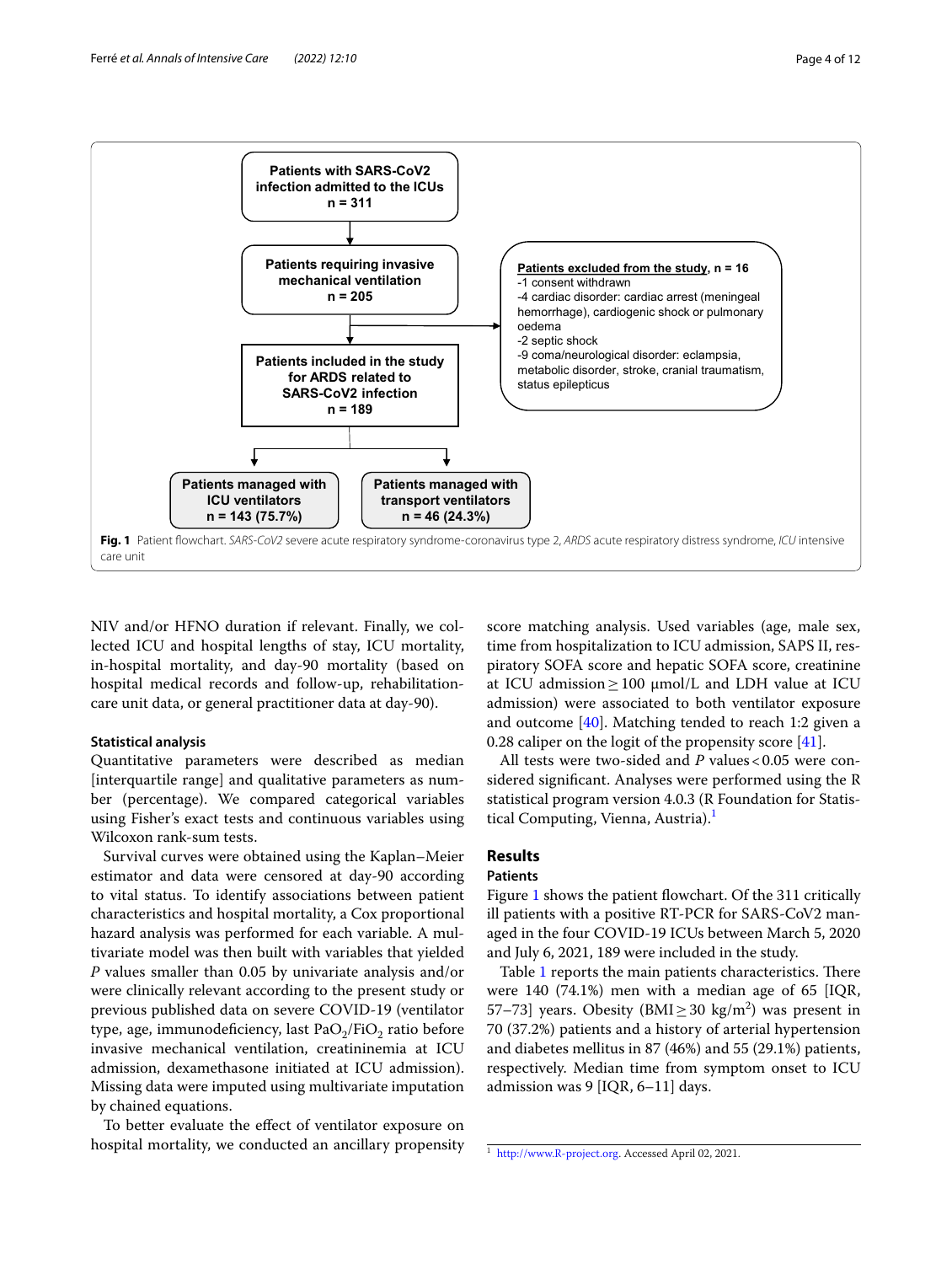| Variables                                                 | <b>All patients</b><br>$n = 189$ | <b>ICU</b> ventilator<br>$n = 143(75.7)$ | <b>Transport</b><br>ventilator<br>$n = 46(24.3)$ | P value | $N$ missing <sup>a</sup> |
|-----------------------------------------------------------|----------------------------------|------------------------------------------|--------------------------------------------------|---------|--------------------------|
| Demographic char-<br>acteristics                          |                                  |                                          |                                                  |         |                          |
| Age (years)                                               | 65 [57-73]                       | 65 [56-74]                               | 65 [60-73]                                       | 0.90    |                          |
| Male sex                                                  | 140(74.1)                        | 112 (78.3)                               | 28 (60.9)                                        | 0.03    |                          |
| Active smoking                                            | 11(6.0)                          | 9(6.4)                                   | 2(4.4)                                           | 1.00    | $\overline{4}$           |
| Comorbidities                                             |                                  |                                          |                                                  |         |                          |
| Coronary artery<br>disease                                | 18 (9.5)                         | 14 (9.8)                                 | 4(8.7)                                           | 1.00    |                          |
| Treated arterial<br>hypertension                          | 87 (46.0)                        | 69 (48.3)                                | 18 (39.1)                                        | 0.31    |                          |
| Diabetes mellitus                                         | 55 (29.1)                        | 45 (31.5)                                | 10(21.7)                                         | 0.26    |                          |
| Immunodefi-<br>ciency                                     | 18(9.5)                          | 15(10.5)                                 | 3(6.5)                                           | 0.57    |                          |
| Obesity<br>$(BMI \ge 30 \text{ kg/m}^2)$                  | 70 (37.2)                        | 56 (39.4)                                | 14(30.4)                                         | 0.30    | $\mathbf{1}$             |
| Asthma                                                    | 15(7.9)                          | 10(7.0)                                  | 5(10.9)                                          | 0.37    |                          |
| COPD                                                      | 10(5.3)                          | 8(5.6)                                   | 2(4.4)                                           | 1.00    |                          |
| <b>Bronchectasis</b>                                      | 2(1.1)                           | 2(1.4)                                   | 0(0.0)                                           | 1.00    |                          |
| Characteristics at ICU<br>admission                       |                                  |                                          |                                                  |         |                          |
| Epidemic COVID-<br>19 wave                                |                                  |                                          |                                                  | 0.23    |                          |
| Wave 1                                                    | 82 (43.4)                        | 66 (46.2)                                | 16 (34.8)                                        |         |                          |
| Wave 2                                                    | 37 (19.6)                        | 29 (20.3)                                | 8(17.4)                                          |         |                          |
| Wave 3                                                    | 70 (37.0)                        | 48 (33.6)                                | 22 (47.8)                                        |         |                          |
| SAPS II                                                   | 40 [34-49]                       | 41 [34-50]                               | 40 [35-45]                                       | 0.45    |                          |
| Day 1, total SOFA<br>scoreb                               | $6[4-7]$                         | $6[4-7]$                                 | $6[4-7]$                                         | 0.72    | $\mathbf{1}$             |
| Respiratory SOFA<br>score                                 | 3[3,4]                           | 3[3,4]                                   | $3[-4]$                                          | 0.18    |                          |
| Cardiovascular<br>SOFA score                              | $3[0-3]$                         | $3[0-3]$                                 | $3[0-3]$                                         | 0.96    |                          |
| Renal SOFA score                                          | $0 [0 - 0]$                      | $0 [0-1]$                                | $0 [0 - 0]$                                      | 0.28    | $\mathbf{1}$             |
| Neurological SOFA 0 [0-0]<br>score                        |                                  | $0 [0 - 0]$                              | $0 [0 - 0]$                                      | 0.89    |                          |
| Hepatic SOFA<br>score                                     | $0 [0 - 0]$                      | $0 [0 - 0]$                              | $0 [0 - 0]$                                      | 0.13    | $\mathbf{1}$             |
| Coagulation SOFA 0 [0-0]<br>score                         |                                  | $0 [0 - 0]$                              | $0 [0-1]$                                        | 0.28    | $\mathbf{1}$             |
| Time from symp-<br>tom onset to ICU<br>admission (days)   | $9[6 - 11]$                      | $8[6-12]$                                | $9[6 - 11]$                                      | 0.84    | $\mathbf{1}$             |
| Time from hospi-<br>talization to ICU<br>admission (days) | $1 [0-3]$                        | $1[0-3]$                                 | $2[0-4]$                                         | 0.04    | $\mathbf{1}$             |
| Pulmonary co-<br>infection at ICU<br>admission            | 16(8.5)                          | 13(9.1)                                  | 3(6.5)                                           | 0.70    |                          |
| Oxygen require-<br>ments at ICU<br>admission (L/min)      | 15 [15-15]                       | $15[15-15]$                              | $15[13-15]$                                      | 0.71    | $\overline{4}$           |
| Laboratory tests at<br>ICU admission                      |                                  |                                          |                                                  |         |                          |

<span id="page-4-0"></span>**Table 1** Baseline and ICU admission characteristics according to ventilator type in patients with acute respiratory distress syndrome due to COVID-19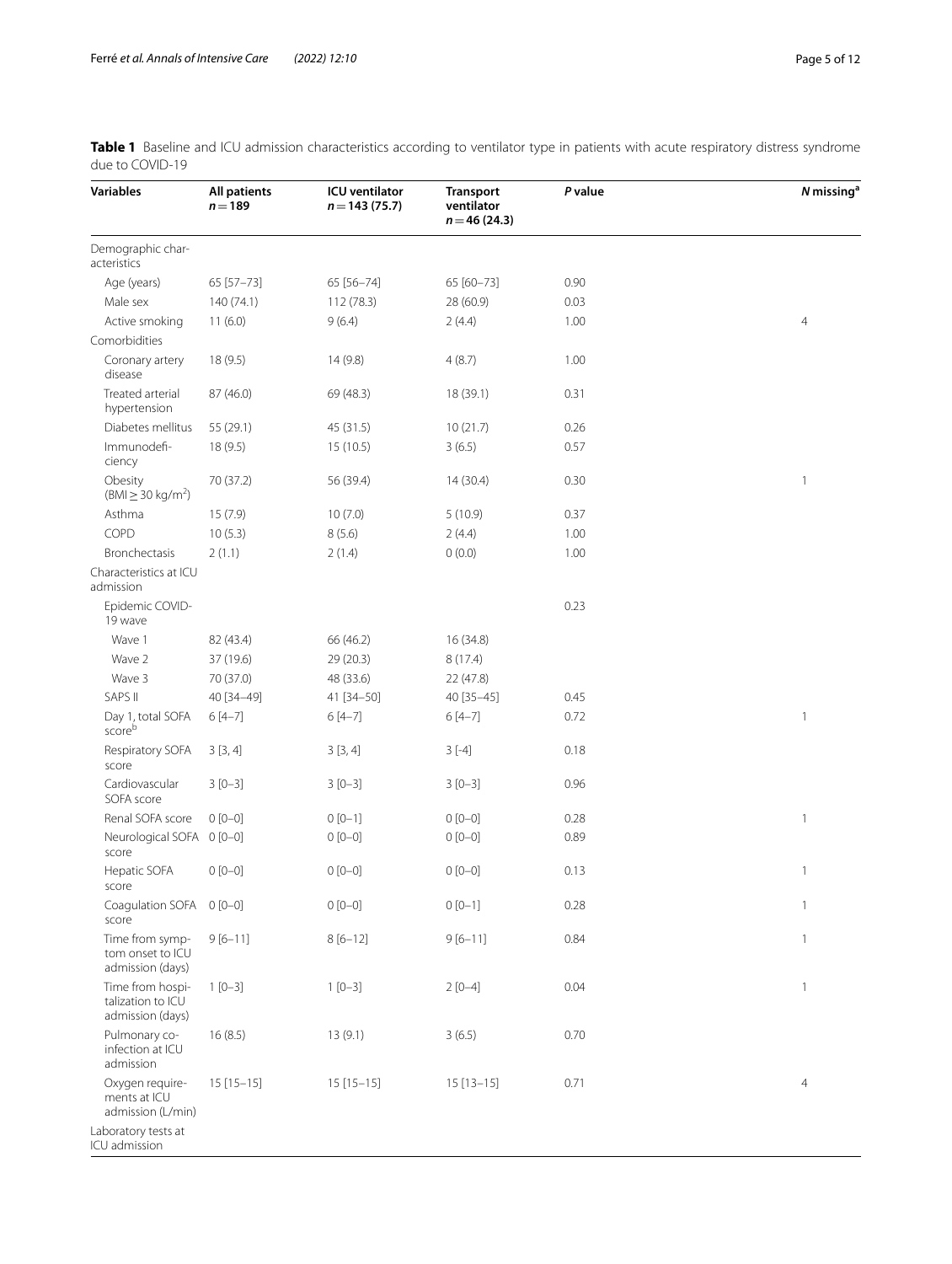#### **Table 1** (continued)

| <b>Variables</b>                   | All patients<br>$n = 189$ | <b>ICU</b> ventilator<br>$n = 143(75.7)$ | <b>Transport</b><br>ventilator<br>$n = 46(24.3)$ | P value | $N$ missing <sup>a</sup> |
|------------------------------------|---------------------------|------------------------------------------|--------------------------------------------------|---------|--------------------------|
| Lactate (mmol/L)                   | $1.5$ [1.2-1.9]           | $1.6$ [1.3–2.0]                          | $1.4$ [1.2-1.7]                                  | 0.03    |                          |
| LDH (IU/L)                         | 724 [532-915]             | 759 [609-1002]                           | 580 [464-763]                                    | < 0.001 | 3                        |
| Lymphocytes<br>(G/L)               | $0.66$ $[0.45 - 0.95]$    | $0.70$ $[0.45 - 1.00]$                   | $0.62$ [0.43-0.84]                               | 0.17    | 6                        |
| C-reactive protein<br>(mq/L)       | 167 [94-242]              | 170 [95-245]                             | 147 [86-200]                                     | 0.25    | 23                       |
| Procalcitonin (ng/<br>mL)          | $0.4$ $[0.2 - 1.1]$       | $0.4$ $[0.2 - 1.3]$                      | $0.3$ $[0.2 - 0.7]$                              | 0.16    | 26                       |
| D-dimers (ng/mL)                   | 1525 [883-2550]           | 1750 [970-2650]                          | 1090 [770-1730]                                  | 0.02    | 27                       |
| Creatinine<br>$(\mu \text{mol/L})$ | 73 [60-98]                | 78 [62-101]                              | 66 [53-88]                                       | 0.02    |                          |
| Troponin (ng/mL)                   | $0.01$ $[0.01 - 0.02]$    | $0.01$ $[0.01 - 0.03]$                   | $0.01$ $[0.01 - 0.02]$                           | 0.44    | 25                       |
| NT-proBNP (pg/<br>mL               | 383 [156-973]             | 473 [188-1021]                           | 311 [143-670]                                    | 0.27    | 70                       |

Data are Presented as *N* (%) or median [interquartile range]

*BMI* body mass index, *COPD* chronic obstructive pulmonary disease, *ICU* intensive care unit, *SAPS II* Simplifed Acute Physiology Score II, *SOFA* sepsis-related organ failure assessment, *LDH* lactate dehydrogenase, *CRP* NT-proBNP: NT-pro B-type natriuretic peptide

<sup>a</sup> Number of missing observations, unless Ø

b Six organs or systems are assessed, each receiving 0 (no dysfunction) to 4 points (more severe dysfunction). The sum of scores ranges from 0 to 24; higher scores indicate more severe disease

#### **ICU management**

At ICU admission, 16 (8.5%) of the 189 patients received orotracheal intubation and MV before ICU admission because of on-scene life-threatening respiratory distress. The remaining 173 non- intubated patients before ICU admission received face-mask supplemental oxygen at a median rate of 15 [IQR, 15–15] L/min; of these, 112 (59.3%) were switched to HFNO after ICU admission and 48 (25.4%) to supplemental NIV. All patients received MV with a median time from ICU admission to intubation of  $0$  [IQR, 0–1] days. The last PaO<sub>2</sub>/FiO<sub>2</sub> ratio before intubation was 89 [IQR, 71–123], corresponding to a median  $FiO_2$  of 80% [IQR, 66%-100%].

#### **Comparison according to ventilator type**

Of the 189 patients, 143 (75.7%) were managed with ICU ventilators and 46 (24.3%) with transport ventilators (Table [1](#page-4-0)). The only baseline differences between the two groups were for male sex percentage, time from hospitalization to ICU admission, lactate, LDH, D-dimers and serum creatinine. The two groups were not significantly diferent in terms of severity scores during the frst 24 h after ICU admission (SAPS II and specifc organ SOFA scores) neither for the use of prone positioning, number of prone position sessions per patient, rescue use of inhaled nitric oxide, rescue use of ECMO, or frequency of ventilator-associated pneumonia (Table [2\)](#page-6-0).

#### **Determinants of hospital mortality**

Figure [2](#page-7-0) reports the Kaplan–Meier survival curves in the two ventilator-type groups. Overall in-hospital mortality was 32.3% (61/189) with no signifcant between-group difference  $(P=0.44)$ . Results of univariate analysis of the variables associated with hospital mortality are shown in Additional fle [1:](#page-9-0) Table S1. Ventilator type was not associated with hospital mortality in univariate analysis. By multivariate analysis (Fig. [3](#page-7-1)), the variables signifcantly associated with hospital mortality were age  $\geq$  70 years (HR, 2.11; 95%CI, 1.24–3.59; *P*=0.006), immunodefciency (HR, 2.43; 95%CI, 1.16– 5.09;  $P = 0.02$ ) and serum creatinine  $\geq 100$  µmol/L (HR, 3.01; 95%CI, 1.77–5.10; *P* < 0.001) but not ventilator type (ICU vs. transport).

The results of hospital mortality comparison between waves according to ventilator type did not show significant difference: 30% vs. 19% during wave 1 ( $P = 0.5$ ), 34% vs. 38% during wave 2 (*P* > 0.9) and 38% vs. 32% during wave 3 ( $P=0.6$ ), respectively, for ICU-ventilator group and transport-ventilator group.

The results subset of the propensity score matching analysis was composed of 111 patients, whom 70 were exposed to ICU ventilators and 41 to transport ventilators. This sensitivity analysis produced comparable results without signifcant diference in hospital mortality rate (30% in the ICU ventilator group vs. 26.8% in the transport ventilator group,  $P=0.83$ ) (Additional file [1](#page-9-0): Table S2).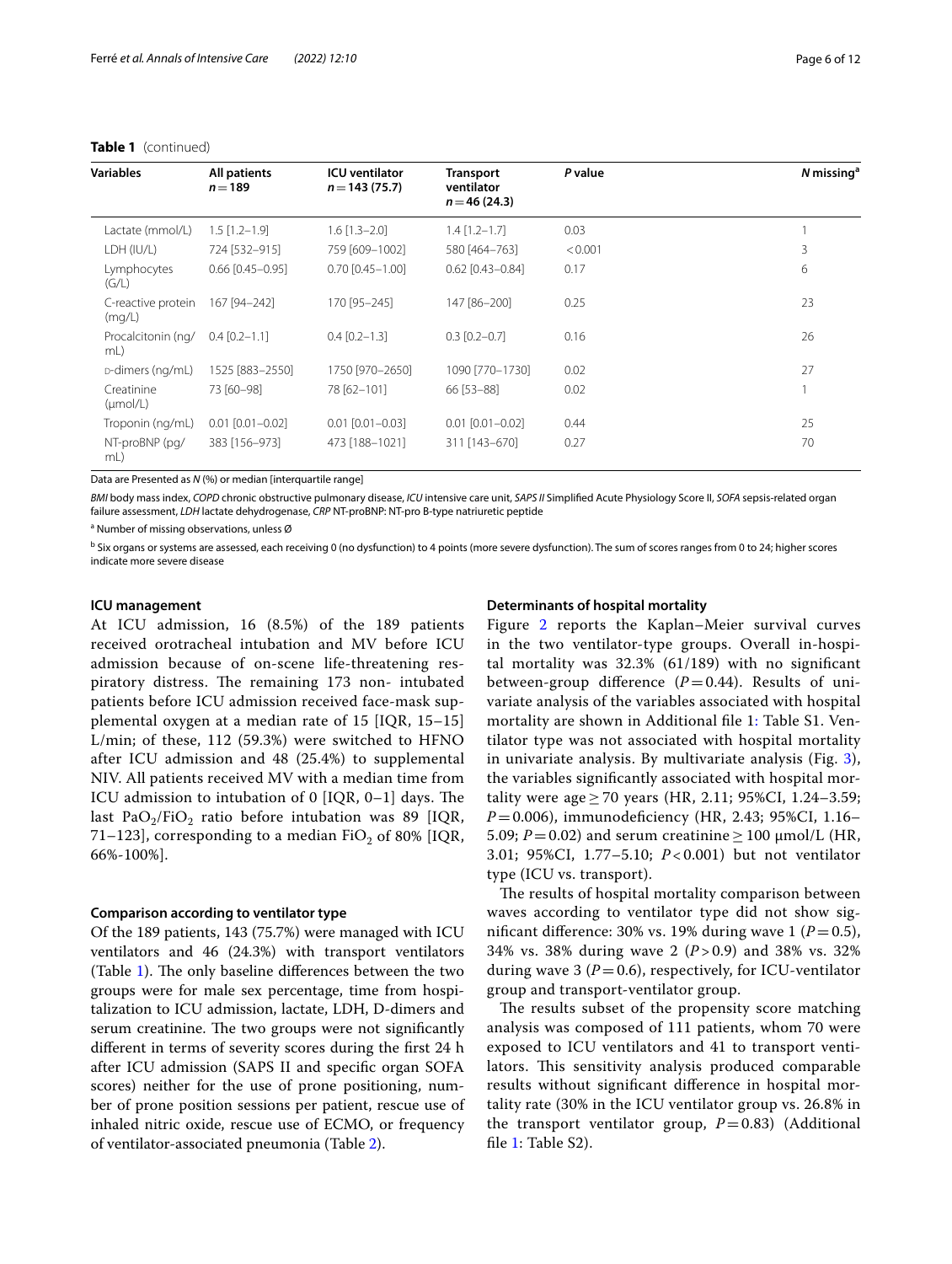<span id="page-6-0"></span>**Table 2** ICU management and outcomes according to ventilator type in patients with COVID-19-related acute respiratory distress syndrome

| <b>Variables</b>                                                 | <b>All patients</b><br>$n = 189$ | <b>ICU</b> ventilator<br>$n = 143(75.7)$ | <b>Transport ventilator</b><br>$n = 46(24.3)$ | P value | $N$ missing <sup>a</sup> |
|------------------------------------------------------------------|----------------------------------|------------------------------------------|-----------------------------------------------|---------|--------------------------|
| ICU management                                                   |                                  |                                          |                                               |         |                          |
| High-flow nasal oxygen                                           | 112 (59.3)                       | 80 (55.9)                                | 32 (69.6)                                     | 0.12    |                          |
| Non-invasive ventilation                                         | 48 (25.4)                        | 33(23.1)                                 | 15(32.6)                                      | 0.24    |                          |
| Last PaO <sub>2</sub> /FiO <sub>2</sub> ratio before intubation  | 89 [71-123]                      | 89 [72-123]                              | 84 [69-113]                                   | 0.52    | 28                       |
| Ventilatory settings, first day of ARDS                          |                                  |                                          |                                               |         |                          |
| First PaO <sub>2</sub> /FiO <sub>2</sub> ratio under invasive MV | 139 [99-178]                     | 139 [99-178]                             | 126 [98-174]                                  | 0.36    | $\overline{2}$           |
| Corresponding first FiO <sub>2</sub> under invasive MV           | $1.0$ [0.8-1.0]                  | $1.0$ [0.8-1.0]                          | $0.9$ [0.7-1.0]                               | 0.02    | $\overline{2}$           |
| Tidal volume (mL/kg PBW)                                         | $6.0$ [5.9-6.2]                  | $6.0$ [5.9-6.2]                          | $6.0$ [6.0-6.1]                               | 0.64    | 3                        |
| Set PEEP, cm H <sub>2</sub> O                                    | $12$ [10-12]                     | $12[10-12]$                              | $12[10-12]$                                   | 0.69    | $\overline{2}$           |
| Plateau pressure ( $P_{PI AT}$ , cm H <sub>2</sub> O)            | $23 [21 - 25]$                   | $23 [21 - 25]$                           | 22 [20-24]                                    | 0.23    | 25                       |
| Driving pressure, cm H <sub>2</sub> O                            | $10[9-12]$                       | $11 [9 - 13]$                            | $10[9-11]$                                    | 0.10    | 25                       |
| Time from ICU admission to intubation (days)                     | $0 [0-1]$                        | $0 [0-1]$                                | $0[0-1]$                                      | 0.34    | $\mathbf{1}$             |
| Prone positioning                                                | 133 (70.4)                       | 99 (69.2)                                | 34 (73.9)                                     | 0.58    |                          |
| Number of prone position sessions                                | $4[2-7]$                         | $4[2-8]$                                 | $4[2-6]$                                      | 0.43    |                          |
| Inhaled nitric oxide                                             | 52(27.5)                         | 42 (29.4)                                | 10(21.7)                                      | 0.35    |                          |
| <b>ECMO</b>                                                      | 10(5.3)                          | 10(7.0)                                  | 0(0.0)                                        | 0.12    |                          |
| Ventilator-associated pneumonia                                  | 110 (58.2)                       | 80 (55.9)                                | 30(65.2)                                      | 0.31    |                          |
| Weaning failure ( $\geq$ 2 orotracheal intubations)              | 27(14.3)                         | 17(11.9)                                 | 10(21.7)                                      | 0.14    |                          |
| Tracheostomy                                                     | 27(14.3)                         | 20(14.0)                                 | 7(15.2)                                       | 0.81    |                          |
| Need for vasoactive drugs in the ICU                             | 176 (93.1)                       | 134 (93.7)                               | 42 (91.3)                                     | 0.52    |                          |
| Need for renal replacement therapy in the ICU                    | 28 (14.8)                        | 25(17.5)                                 | 3(6.5)                                        | 0.09    |                          |
| Dexamethasone initiated at ICU admission                         | 107 (56.6)                       | 77 (53.9)                                | 30(65.2)                                      | 0.23    |                          |
| Rescue dexamethasone for persistent ARDS                         | 38 (20.1)                        | 30(21.0)                                 | 8(17.4)                                       | 0.68    |                          |
| Outcomes                                                         |                                  |                                          |                                               |         |                          |
| Duration of invasive MV, days                                    | $19[11-33]$                      | $18[11-32]$                              | 21 [13-37]                                    | 0.39    |                          |
| ICU length of stay (days)                                        | 24 [15-41]                       | 24 [14-40]                               | 27 [15-44]                                    | 0.44    |                          |
| ICU mortality                                                    | 60 (31.8)                        | 47 (32.9)                                | 13(28.3)                                      | 0.59    |                          |
| Post-ICU hospital length of stay (days)                          | $10[7-15]$                       | $11 [8 - 16]$                            | $9 [7 - 12]$                                  | 0.10    |                          |
| Hospital mortality                                               | 61(32.3)                         | 48 (33.6)                                | 13(28.3)                                      | 0.59    |                          |
| Rehabilitation-unit length of stay (days)                        | 27 [17-41]                       | 27 [17-41]                               | 31 [21-42]                                    | 0.68    |                          |
| Day-90 mortality                                                 | 63 (33.3)                        | 50 (35.0)                                | 13(28.3)                                      | 0.47    |                          |

Data are presented as *N* (%) or Median [interquartile range]

*ICU* intensive care unit, *PaO2/FiO2* partial pressure of oxygen to fraction of inspired oxygen, *ARDS* acute respiratory distress syndrome, *PBW* predicted body weight, *MV* mechanical ventilation, *PEEP* positive end-expiratory pressure, *ECMO* extracorporeal membrane oxygenation, *ARDS* acute respiratory distress syndrome

<sup>a</sup> Number of missing observations, unless Ø

## **Other outcomes**

Table [2](#page-6-0) reports the patient outcomes in the two ventilator-type groups. MV duration, ICU mortality, hospital mortality, and day-90 mortality showed no signifcant between-group diferences.

All patients were followed up until day-90.

## **Discussion**

To our knowledge, this study is the frst to provide detailed information regarding ICU outcomes according to the ventilator type used in patients with COVID-19-related ARDS managed during epidemic spikes. Using less sophisticated ventilators instead of ICU ventilators in transient ICU was not signifcantly associated with ICU, in-hospital, or day-90 mortality. Neither was there any between-group diference in MV duration or in-ICU or hospital lengths of stay. However, our study focused only on two turbine-based non-ICU ventilators.

At the time of our study (March 2020 to July 2021), no etiological treatment had demonstrated efficacy against severe COVID-19. Consequently, the treatment relied on ventilatory assistance, other organ-supportive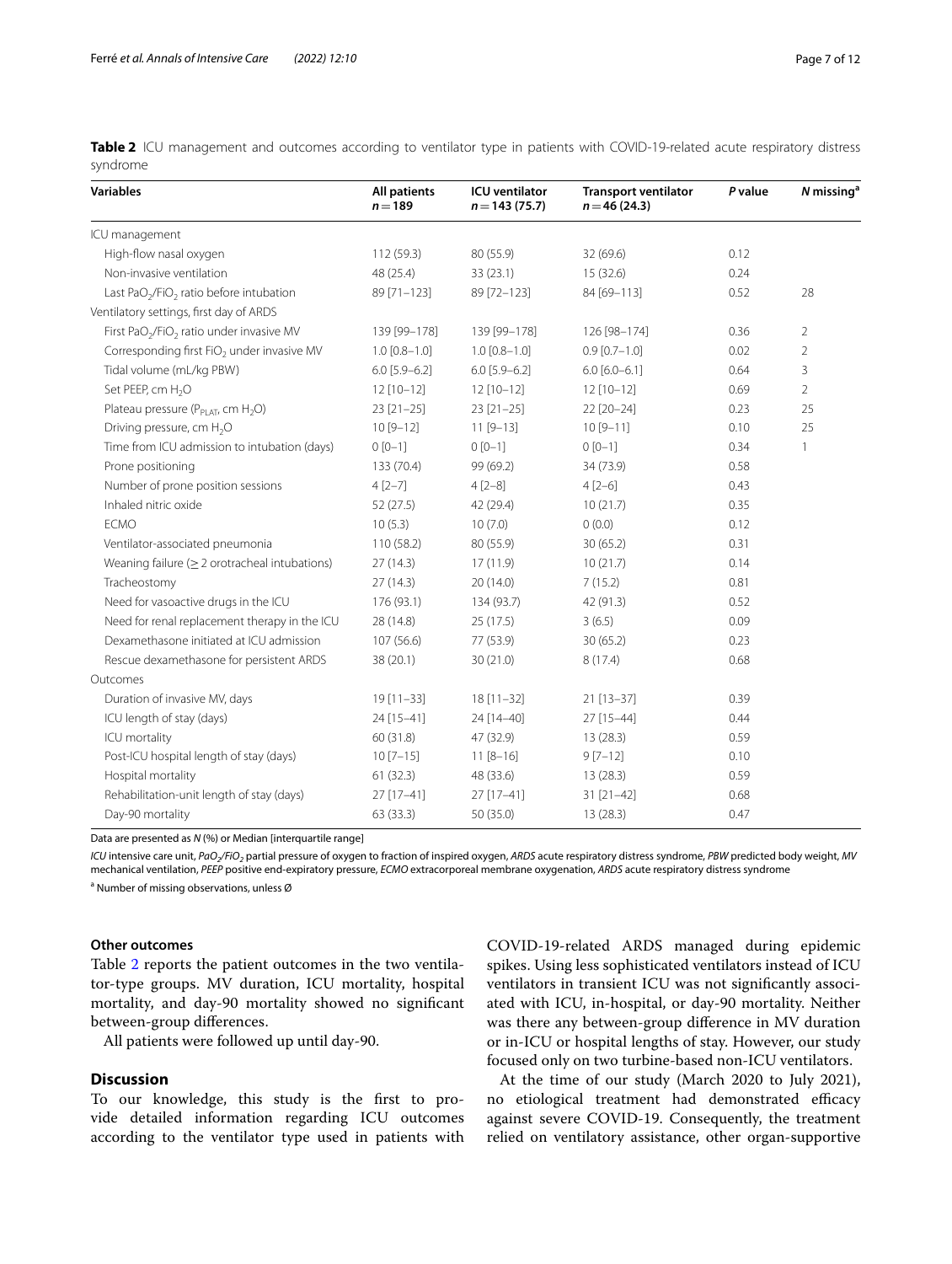

<span id="page-7-0"></span>

<span id="page-7-1"></span>**Fig. 3** Multivariate analysis and forest plot: association of ventilator type and risk factors with risk of hospital mortality. Data marker sizes refect the relative size of each covariate. Hazard ratios were computed after adjustment on the SAPS II. Error bars indicate 95% confdence intervals of hazard ratios. 95% CI denotes 95% confdence interval. *ICU* intensive care unit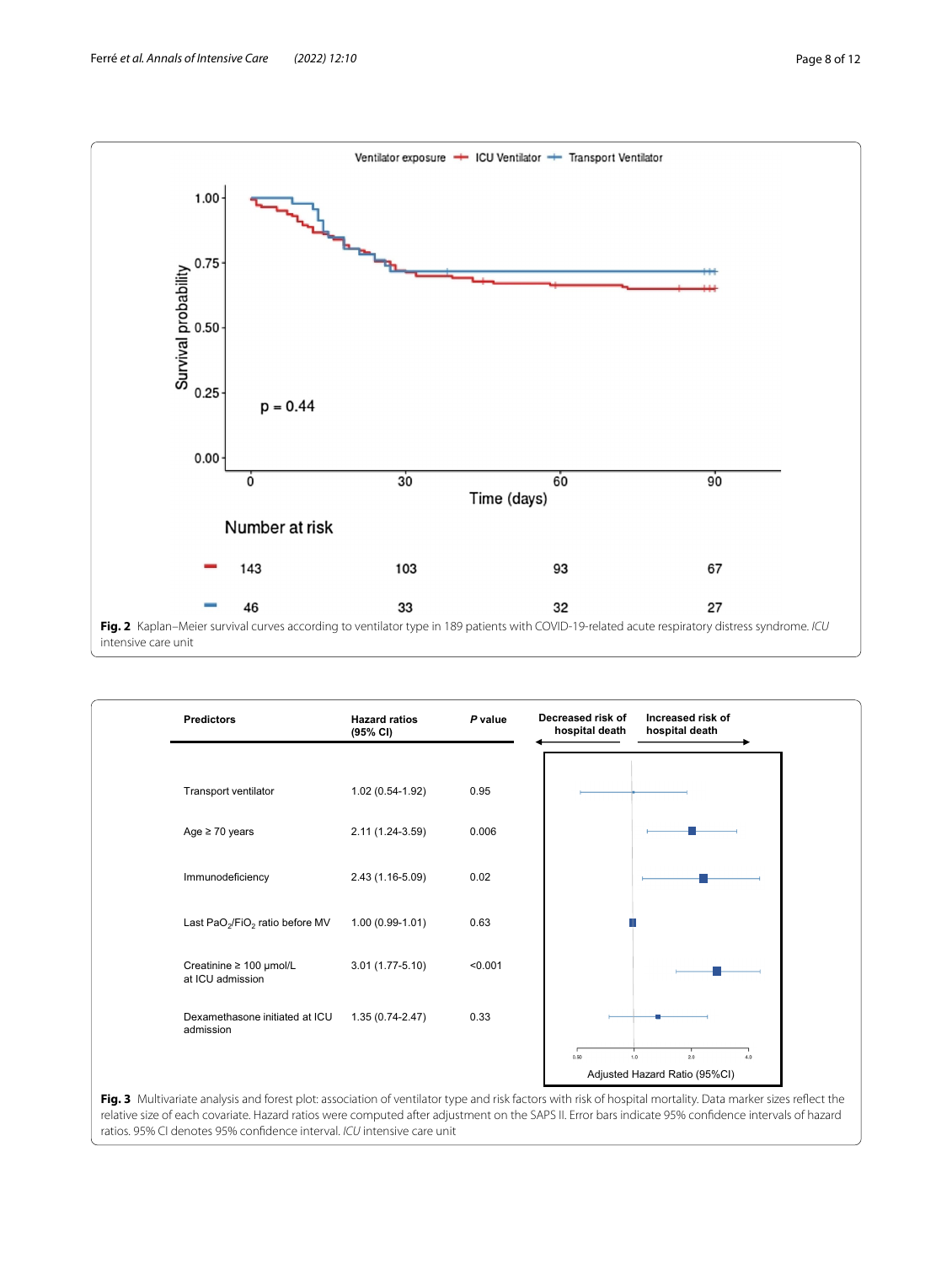interventions, and symptomatic anti-infammatory medications [[30\]](#page-11-3). We focused on patients admitted for COVID-19-related ARDS requiring invasive MV. Of 311 patients admitted to our four ICUs, 66% were intubated in keeping with previous reports of proportions ranging from 76 to 87% during the frst wave [[42–](#page-11-14)[47](#page-11-15)] and 56% for patients with high flow nasal oxygen failure  $[48]$  $[48]$ .

The hospital mortality rate in our study of patients requiring MV was 32.3%, i.e., lower than in previous studies of populations with similar baseline characteristics [[49,](#page-11-17) [50](#page-11-18)]. Diferences in mortality may be related to diferences in selection criteria for ICU admission and/or in bed availability [\[46](#page-11-19)]. Median MV duration was 19 days in our study, as compared to 12 days in previous French ICU study  $[45]$  $[45]$ . This longer MV duration may have resulted in extubation after the end of virus shedding and/or of clinically signifcant lung infammation. Severity scores were generally similar across cohorts, with a median SAPSII of 40 in our study (including only patients requiring invasive MV) and 37 in a French nationwide cohort with 38% hospital mortality [\[45\]](#page-11-20).

Our study suggests that, when no ICU ventilators are available, the use of sophisticated turbine-based transport ventilators to treat patients with COVID-19-related ARDS may be a valid alternative in transient ICU. Lung protective ventilation with low tidal volume and close lung monitoring is crucial to minimize alveolar damage and mortality in ARDS patients. Artifcial ventilators must be able to provide lung protective ventilation during ARDS. Among the ventilators available on the market, especially transport ICU ventilators, not all have the technical performances to achieve such a result. In our study, we classifed as ICU-ventilators the anesthesia ventilator Aisys CS2® (Datex Ohmeda). Even if intrinsic performances are stated as close to standard ICU-ventilators, previous study testing the delivery of tidal volume from anesthesia ventilators during volume-controlled ventilation showed diferent volume error depending on set tidal volume, compliance, resistance, and deliv-ered fresh gas flow [[15](#page-10-13)]. For the Aisys  $CS2^{\circledast}$ , results showed a mean of 8–9% volume error (compliance set to 30 mL  $\text{cm}^{-1}\text{H}_2\text{O}$ ) which could lead to unprotective ventilation. Lyazidi et al*.* showed a diference between preset and delivered tidal volume (1–2 mL/kg) despite intrinsic compensation algorithms in ICU ventilators [ $16$ ]. The absolute difference was lower but not zero  $(<5\%)$  for Evita XL® (Dräger) used in our study. Regardless of the type of ventilators used, we can observe a difference between performances and delivered ventilation despite optimal settings. However, no test can determine the clinical relevant efect of these error margins. In our study, we evaluated only two sophisticated turbine-based ventilators as transport-ventilators. L'Her et al*.* classifed

emergency and transport ventilators according to their performances and technical reliability, even ergonomics: whereas Monnal T75® (Air Liquide Healthcare) was classifed as "ICU-like emergency and transport-ventilators", Monnal T60® (Air Liquide Healthcare) and Elisée 350® (ResMed) were classifed as "sophistical emergency and transport ventilators" [[17,](#page-10-15) [18\]](#page-10-8). In assist-control mode, three of the four tested transport ventilators both accurately controlled the volume delivered and had acceptable trigger delays in a recent bench study (Michigan test lung); two of the three were the Monnal T60® and Eli-sée 350<sup>®</sup> used in our transient ICUs [[51\]](#page-11-21). Despite these bench tests results, using transport ventilators for ARDS management had never been achieved so far in clinical management for such a large number of patients who required a long invasive MV time. As mechanical models can never mimic all complexities of patient-ventilator interactions, short-time bench tests cannot refect patient evolving lung ARDS mechanistic across time, and they did not allow making direct conclusion on pulmonary consequences (ventilatory lung injuries). Moreover, one must distinguish between ventilator intrinsic performances and capabilities to lung monitoring to avoid shortcut conclusion. However, our results did not show signifcant in-between groups diferences on MV duration or MV outcomes defned as the need for prone positioning, rescue inhaled NO, ECMO for refractory ARDS nor on ventilatory events (ventilator-associated pneumonia). Our data on MV outcomes/events are consistent with previous publication [[45](#page-11-20)].

We do recognize study limitations. First, patients with the greatest severity of critical illness were given priority for admission to the conventional ICU during the frst 3 weeks of the epidemic surge. This might be a high risk of selection bias and could infuence our study results. However, since end of March 2020 and because of bed availability, the intermediate-bed unit and the postanesthesia care units operated with direct admissions regardless patients COVID-19 severity, except for those who need renal replacement therapy. Our results did not show signifcant in-between group diference in terms of ventilator management or severity scores that could have refect this patient selection bias at ICU admission. The extent to which the more severe critical illness may have cancelled each other out cannot be determined with certainty even if the propensity score matching analysis produced comparable results. Second, the transient ICUs had fewer cubic meters per patient with no wall separations between beds and care was not provided by usual trained ICU teams in the post-anesthesia care units. Thus, being treated with a transport ventilator was associated with many other management diferences and it is difcult to conclude that our results are solely a refection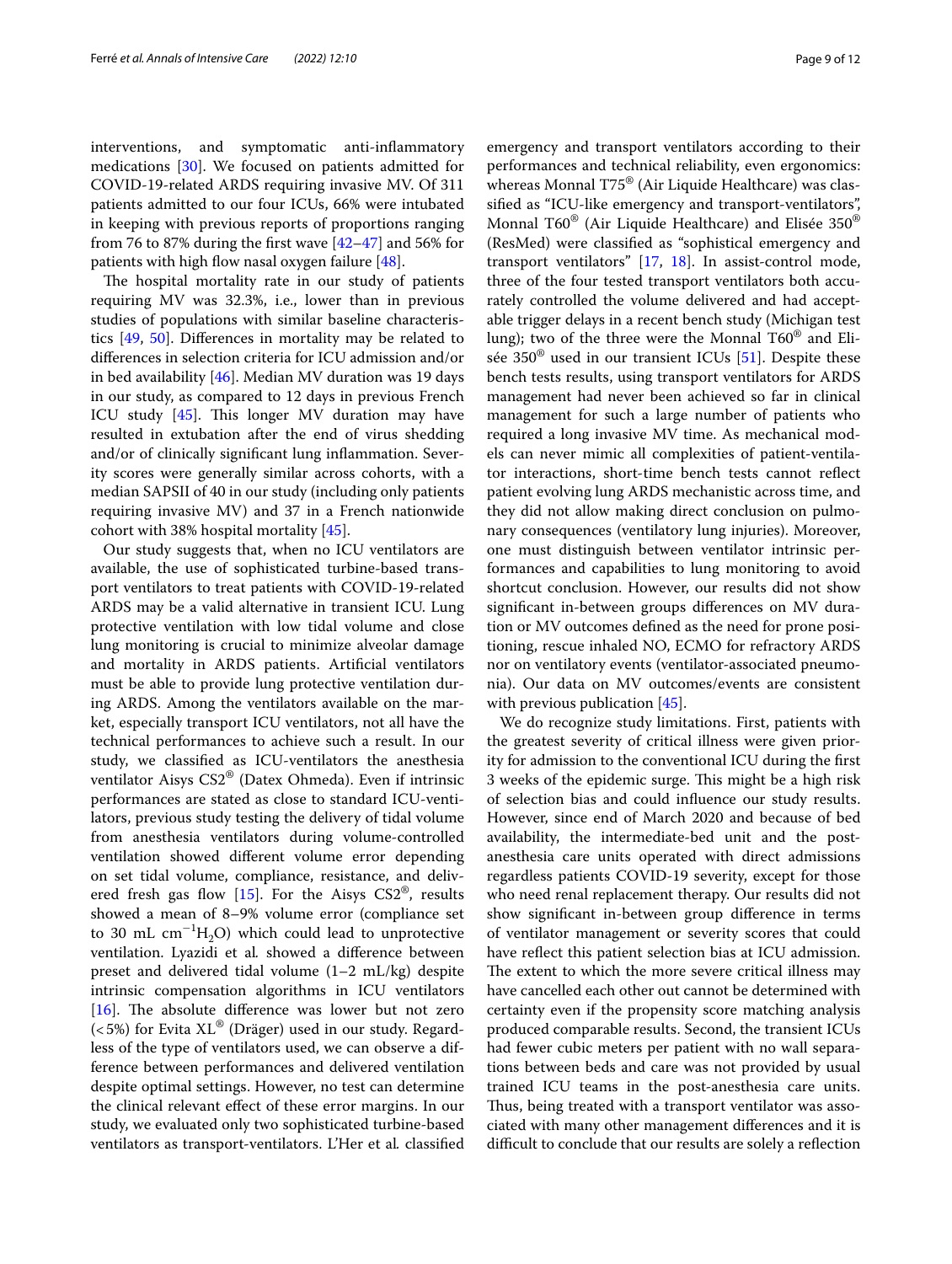of ventilator type, whereas we did not show worse outcomes in transient ICUs. Third, according to international guidelines and as part of quality process, our physicians are sensitised to lung protective ventilation in case of ARDS management. However, we are not able to provide data for the entire MV duration, which could have highlighted diferences between groups. Fourth, our results are based on the evaluation of two types of turbine based non-ICU ventilators and they cannot be generalized to all non-ICU transport ventilators. Fifth, the sample size of 189 patients provided limited statistical power to detect signifcant outcome diferences between the two groups (post-hoc power evaluation, Additional file [1\)](#page-9-0). Sixth, our single center study may not reflect all ICUs in countries that have similar health resources. Finally, we did not assess the association of the ICU overload and mortality based on data on ICU bed capacity and transient ICU expansion.

## **Conclusion**

In our population of critically ill patients with COVID-19-related ARDS managed at the beginning of the pandemic, ventilator type as one of several diferences in ICU care and so management in transient ICU was not associated with mortality, MV duration, or length of stay. Although our study design is not powered to demonstrate any diference in outcome, our results after adjustment do not suggest any signal of harm when using these transport type ventilators as an alternative to ICU ventilators during the three waves of COVID-19 surge. Multicenter studies of larger populations managed based on the current knowledge of COVID-19-related ARDS are needed to further compare associations between ventilator type and patient outcomes.

#### **Abbreviations**

ARDS: Acute respiratory distress syndrome; BMI: Body mass index; COVID-19: Coronavirus disease-2019; CRP: C-reactive protein; ECMO: Extracorporeal membrane oxygenation; ICU: Intensive care unit; IQR: Interquartile range; LDH: Lactate dehydrogenase; MV: Mechanical ventilation; NT-proBNP: NT-pro B-type natriuretic peptide; PCT: Procalcitonin; RT-PCR: Reverse transcriptase-polymerase chain reaction; SAPS II: Simplifed Acute Physiology Score II; SARS-CoV2: Severe acute respiratory syndrome-coronavirus 2.

## **Supplementary Information**

The online version contains supplementary material available at [https://doi.](https://doi.org/10.1186/s13613-022-00981-2) [org/10.1186/s13613-022-00981-2](https://doi.org/10.1186/s13613-022-00981-2).

<span id="page-9-0"></span>**Additional fle 1: Table S1.** Univariate analysis of factors associated with hospital mortality. **Table S2.** Hospital mortality in ARDS related COVID-19 patients according to ventilator type and matched on a propensity score.

#### **Acknowledgements**

We thank the *Centre Hospitalier* de *Versailles* for editorial assistance.

Sofa Abbad, Intensive Care Unit, Versailles Hospital, Le Chesnay, France; Georges Abi Abdallah, Intensive Care Unit, Versailles Hospital, Le Chesnay, France; Passem Ahmed, Service de Réanimation-Unité de Soins Continus, Centre hospitalier de Rambouillet, France; Marlène Amara, Department of Microbiology, Versailles Hospital, Le Chesnay, France; Marine Arrayago, Intensive Care Unit, Versailles Hospital, Le Chesnay, France; Alix Aubry, Department of Anesthesiology, Versailles Hospital, Le Chesnay, France; Pauline Bargain, Department of Virology, Versailles Hospital, Le Chesnay, France; Jean-Pierre Bédos, Intensive Care Unit, Versailles Hospital, Le Chesnay, France; Hugo Bellut, Intensive Care Unit, Versailles Hospital, Le Chesnay, France; Michael Benayoun, Intensive Care Unit, Versailles Hospital, Le Chesnay, France; Hot‑ man Benhamida, Intensive Care Unit, Versailles Hospital, Le Chesnay, France; Laura Benchetrit, Intensive Care Unit, Versailles Hospital, Le Chesnay, France; Johan Benhard, Intensive Care Unit, Versailles Hospital, Le Chesnay, France; Emilie Boglietto, Intensive Care Unit, Versailles Hospital, Le Chesnay, France; Raphaelle Bordier, Intensive Care Unit, Versailles Hospital, Le Chesnay, France; Antoine Brizard, Intensive Care Unit, Versailles Hospital, Le Chesnay, France; Amélie Cambriel, Intensive Care Unit, Versailles Hospital, Le Chesnay, France; Steven Causeret, Intensive Care Unit, Versailles Hospital, Le Chesnay, France; Raphaële Convers-Domart, Department of Cardiology, Versailles Hospital, Le Chesnay, France; Paul Chinardet, Intensive Care Unit, Versailles Hospital, Le Chesnay, France; Anaïs Codorniu, Intensive Care Unit, Versailles Hospital, Le Chesnay, France; Adrien Coeffic, Intensive Care Unit, Versailles Hospital, Le Chesnay, France; Wandrille de Carrere, Intensive Care Unit, Versailles Hospital, Le Chesnay, France; Cyril Dekeyser, Intensive Care Unit, Versailles Hospital, Le Chesnay, France; Alix Delaroche, Intensive Care Unit, Versailles Hospital, Le Chesnay, France; Chloé Descamps, Intensive Care Unit, Versailles Hospital, Le Chesnay, France; Juliette Didier, Intensive Care Unit, Versailles Hospital, Le Chesnay, France; Pascaline Dorges, Intensive Care Unit, Versailles Hospital, Le Chesnay, France; Lucie Fanet, Intensive Care Unit, Versailles Hospital, Le Chesnay, France; Camille Fauquenot, Intensive Care Unit, Versailles Hospital, Le Chesnay, France; Claire Flaujac, Department of Haemostasis, Versailles Hospital, Le Chesnay, France; Laura Gouzien, Intensive Care Unit, Versailles Hospital, Le Chesnay, France; Louis Grandière, Intensive Care Unit, Versailles Hospital, Le Chesnay, France; Juliana Henao-Brasseur, Intensive Care Unit, Versailles Hospital, Le Chesnay, France; Jean-Didier Heymann, Service de Réanimation – Unité de Soins Continus, Clinique chirurgicale du Val d'Or, Saint-Cloud, France; Charles Hickel, Intensive Care Unit, Versailles Hospital, Le Chesnay, France; Philippe Jullien, Department of Anesthesiology, Versailles Hospital, Le Chesnay, France; Myriam Lamamri, Intensive Care Unit, Versailles Hospital, Le Chesnay, France; Bénédicte Le Clec'h, Intensive Care Unit, Versailles Hospital, Le Chesnay, France; Marc Lessert, Intensive Care Unit, Versailles Hospital, Le Chesnay, France; Yves Le Tulzo, Infectious Diseases and Medical Intensive Care Unit, Pontchaillou University Hospital, Rennes, France; Bernard Livarek, Department of Cardiology, Versailles Hospital, Le Chesnay, France; Aurélien Maurizot, Department of Cardiology, Versailles Hospital, Le Chesnay, France; Céline Metzger, Department of Anesthesiology, Versailles Hospital, Le Chesnay, France; Hervé Michon, Unité de Réanimation médicale et chirurgicale, Hôpital privé de Parly II, Le Chesnay, France; Marie-Sophie Minin, Intensive Care Unit, Versailles Hospital, Le Chesnay, France; Ghislane Nid-Bella, Department of Anesthesiology, Versailles Hospital, Le Chesnay, France; Marianne Ofredo, Intensive Care Unit, Versailles Hospital, Le Chesnay, France; Amael Ouassou, Intensive Care Unit, Versailles Hospital, Le Chesnay, France; Hanna Paktoris, Intensive Care Unit, Versailles Hospital, Le Chesnay, France; François Perier, Intensive Care Unit, Versailles Hospital, Le Chesnay, France; Olivia Picq, Department of Anesthesiology, Versailles Hospital, Le Chesnay, France; Hélène Poirier, Department of Anesthesiology, Versailles Hospital, Le Chesnay, France; Jean-Herlé Raphalen, Intensive Care Unit, Versailles Hospital, Le Chesnay, France; Anne Roche, Intensive Care Unit, Versailles Hospital, Le Chesnay, France; Ariane Roujansky, Intensive Care Unit, Versailles Hospital, Le Chesnay, France; Thomas Quenesson, Intensive Care Unit, Versailles Hospital, Le Chesnay, France; Jil Rouaux, Intensive Care Unit, Versailles Hospital, Le Chesnay, France; Lucie Sabau, Department of Anesthesiology, Versailles Hospital, Le Chesnay, France; Marie Saleten, Intensive Care Unit, Versailles Hospital, Le Chesnay, France; Marie Salvetti, Intensive Care Unit, Versailles Hospital, Le Chesnay, France; Florence Sarfati, Department of Anesthesiology, Versailles Hospital, Le Chesnay, France; Pierre Squara, Department of Cardiology and Critical Care, Clinique Ambroise Paré, Neuilly-sur-Seine, France; Celia Teissedre, Intensive Care Unit, Versailles Hospital, Le Chesnay, France; Manon Terris, Intensive Care Unit, Versailles Hospital, Le Chesnay, France; François Stephan, Intensive Care Unit, Marie Lannelongue Hospital (Groupe hospitalier Paris Saint Joseph), Le Plessis-Robinson,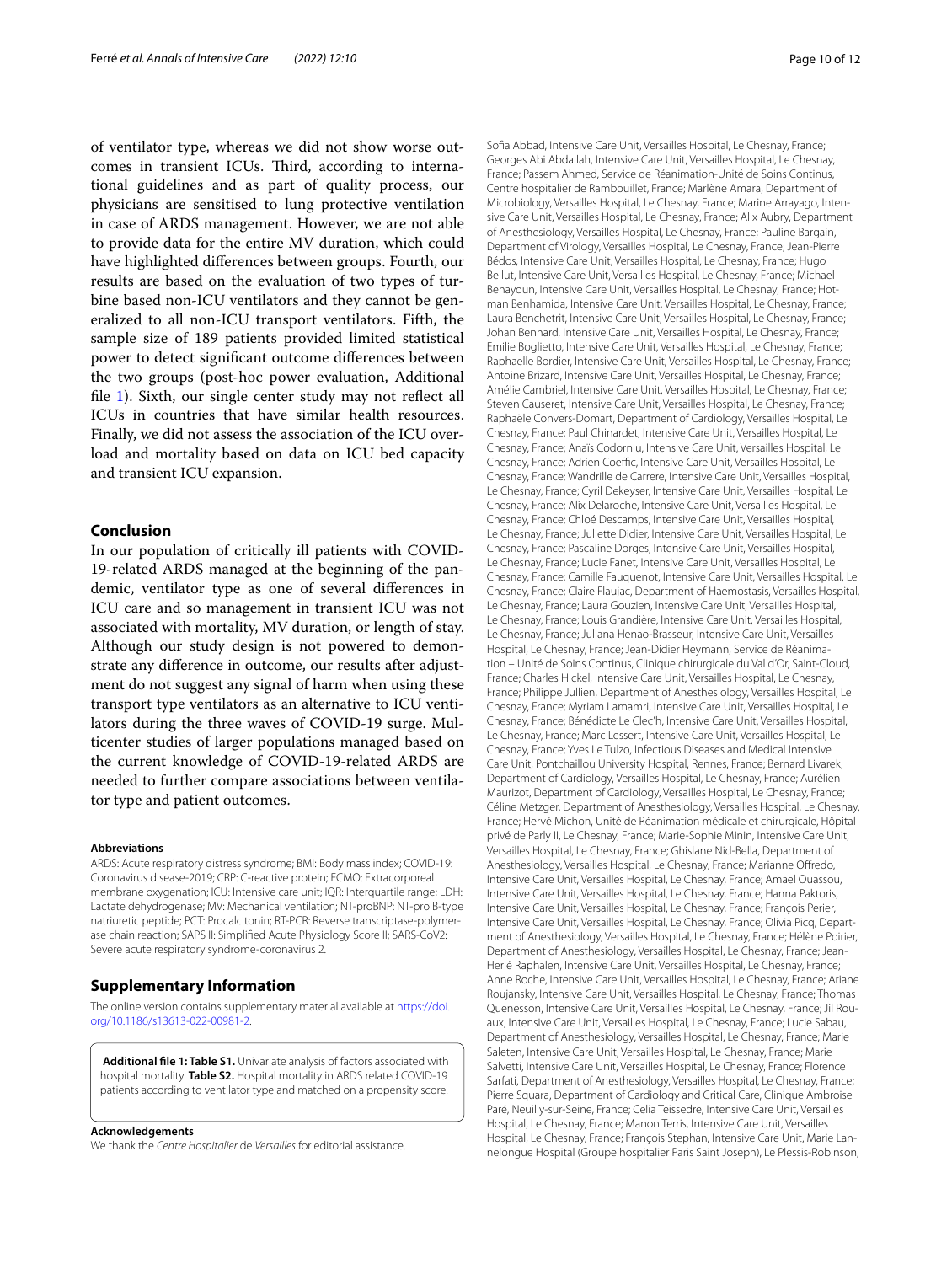France; Fabienne Tamion, Centre hospitalier universitaire de Rouen, France; Jean-François Vax, Réanimation polyvalente, Hôpital privé de l'Ouest parisien, Trappes, France; Benoît Veber, Unité d'Anesthésie-Réanimation, Centre hospitalier universitaire de Rouen, France; Cécile Vernet, Department of Anesthesiology, Versailles Hospital, Le Chesnay, France; Alexandre Wormser, Department of Anesthesiology, Versailles Hospital, Le Chesnay, France.

#### **Authors' contributions**

AF contributed to design the study, collected the study data, and contributed to draft the manuscript. SL contributed to design the study and to draft the manuscript. FB contributed to design the study and to draft the manuscript. MD performed the statistical analysis and to draft the manuscript. All authors revised the manuscript for important intellectual content and approved the fnal version of the manuscript and its submission for publication. All authors read and approved the fnal manuscript.

#### **Funding**

No funding was received for this study. The study was supported by the French public funding agency *Délégation à la Recherche Clinique et à l'Innovation* (DRCI), Le Chesnay, France.

#### **Availability of data and materials**

The data sets used and/or analyzed during the current study are available from the corresponding author on reasonable request.

## **Declarations**

#### **Ethics approval and consent to participate**

This study was approved by the ethics committee of the French Intensive Care Society (#20-42) and registered at the French National Institute for Health Data (#MR 4109060520). Informed consent was sought from the next of kin, if available, and from the patients upon recovery of competency, in compliance with French law.

#### **Consent for publication**

Not applicable to this study of anonymized data.

#### **Competing interests**

None of the authors has any competing interest to declare.

#### **Author details**

<sup>1</sup> Intensive Care Unit, Versailles Hospital, 177 Rue de Versailles, 78150 Le Chesnay, France. <sup>2</sup> Department of Anesthesiology, Versailles Hospital, Le Chesnay, France. <sup>3</sup> Clinical Research Center, Versailles Hospital, Le Chesnay, France. <sup>4</sup> Present Address: Department of Population Health Sciences, Faculty of Life Sciences & Medicine, King's College London, London, UK. <sup>5</sup>Department of Cardiology, Versailles Hospital, Le Chesnay, France. <sup>6</sup>Department of Virology, Versailles Hospital, Le Chesnay, France. <sup>7</sup> University Paris-Saclay, UVSQ, INSERM, CESP, "PsyDev" Team, Villejuif, France.

## Received: 1 October 2021 Accepted: 13 January 2022 Published online: 08 February 2022

## **References**

- <span id="page-10-0"></span>1. Zhu N, Zhang D, Wang W, Li X, Yang B, Song J, et al. A novel coronavirus from patients with pneumonia in China, 2019. N Engl J Med. 2020;382(8):727–33.
- 2. Phan LT, Nguyen TV, Luong QC, Nguyen TV, Nguyen HT, Le HQ, et al. Importation and human-to-human transmission of a novel coronavirus in Vietnam. N Engl J Med. 2020;382(9):872–4.
- 3. Zhou P, Yang X-L, Wang X-G, Hu B, Zhang L, Zhang W, et al. A pneumonia outbreak associated with a new coronavirus of probable bat origin. Nature. 2020;579(7798):270–3.
- <span id="page-10-1"></span>4. Helmy YA, Fawzy M, Elaswad A, Sobieh A, Kenney SP, Shehata AA. The COVID-19 pandemic: a comprehensive review of taxonomy, genetics, epidemiology, diagnosis, treatment, and control. J Clin Med. 2020;9(4):1225.
- <span id="page-10-2"></span>5. Ruan Q, Yang K, Wang W, Jiang L, Song J. Clinical predictors of mortality due to COVID-19 based on an analysis of data of 150 patients from Wuhan. China Intensive Care Med. 2020;46:846–8.
- 6. Yang X, Yu Y, Xu J, Shu H, Xia J, Liu H, et al. Clinical course and outcomes of critically ill patients with SARS-CoV-2 pneumonia in Wuhan, China: a single-centered, retrospective, observational study. Lancet Respir Med. 2020;8:475–81.
- 7. Novel Coronavirus Pneumonia Emergency Response Epidemiology Team. The epidemiological characteristics of an outbreak of 2019 novel coronavirus diseases (COVID-19) in China. Zhonghua Liu Xing Bing Xue Za Zhi Zhonghua Liuxingbingxue Zazhi. 2020;41(2):145–51.
- 8. Grasselli G, Zangrillo A, Zanella A, Antonelli M, Cabrini L, Castelli A, et al. Baseline characteristics and outcomes of 1591 patients infected with SARS-CoV-2 admitted to ICUs of the Lombardy Region, Italy. JAMA. 2020;323:1574.
- <span id="page-10-3"></span>9. World Health Organization. Clinical management of severe acute respiratory infection (SARI) when COVID-19 is suspected [Internet]. 2020. Disponible sur: [https://www.who.int/publications-detail/clinical-manag](https://www.who.int/publications-detail/clinical-management-of-severe-acute-respiratory-infection-when-novel-coronavirus-(ncov)-infection-is-suspected) [ement-of-severe-acute-respiratory-infection-when-novel-coronavirus-](https://www.who.int/publications-detail/clinical-management-of-severe-acute-respiratory-infection-when-novel-coronavirus-(ncov)-infection-is-suspected) [\(ncov\)-infection-is-suspected.](https://www.who.int/publications-detail/clinical-management-of-severe-acute-respiratory-infection-when-novel-coronavirus-(ncov)-infection-is-suspected)
- <span id="page-10-4"></span>10. Cowling BJ, Leung GM. Epidemiological research priorities for public health control of the ongoing global novel coronavirus (2019-nCoV) outbreak. Euro Surveill Bull Eur Sur Mal Transm Eur Commun Dis Bull. 2020;25(6).
- <span id="page-10-5"></span>11. ARDS Defnition Task Force, Ranieri VM, Rubenfeld GD, Thompson BT, Ferguson ND, Caldwell E, et al. Acute respiratory distress syndrome: the Berlin defnition. JAMA. 2012;307(23):2526–33.
- <span id="page-10-6"></span>12. Thille AW, Lyazidi, Richard J-CM, Brochard L. Evolution des ventilateurs de réanimation [Internet]. Elsevier Msson; 2008. Disponible sur: [https://](https://www.srlf.org/wp-content/uploads/2015/11/0801-Reanimation-Vol17-N1-p012_020.pdf) [www.srlf.org/wp-content/uploads/2015/11/0801-Reanimation-Vol17-N1](https://www.srlf.org/wp-content/uploads/2015/11/0801-Reanimation-Vol17-N1-p012_020.pdf) [p012\\_020.pdf.](https://www.srlf.org/wp-content/uploads/2015/11/0801-Reanimation-Vol17-N1-p012_020.pdf)
- <span id="page-10-7"></span>13. Jaber S, Langlais N, Fumagalli B, Cornec S, Beydon L, Harf A, et al. Performance studies of 6 new anesthesia ventilators: bench tests. Ann Fr Anesth Reanim. 2000;19(1):16–22.
- 14. Garnier M, Quesnel C, Fulgencio J-P, Degrain M, Carteaux G, Bonnet F, et al. Multifaceted bench comparative evaluation of latest intensive care unit ventilators. Br J Anaesth. 2015;115(1):89–98.
- <span id="page-10-13"></span>15. Wallon G, Bonnet A, Guérin C. Delivery of tidal volume from four anaesthesia ventilators during volume-controlled ventilation: a bench study. Br J Anaesth. 2013;110(6):1045–51.
- <span id="page-10-14"></span>16. Lyazidi A, Thille AW, Carteaux G, Galia F, Brochard L, Richard J-CM. Bench test evaluation of volume delivered by modern ICU ventilators during volume-controlled ventilation. Intensive Care Med. 2010;36(12):2074–80.
- <span id="page-10-15"></span>17. L'Her E, Roy A, Marjanovic N. Bench-test comparison of 26 emergency and transport ventilators. Crit Care Lond Engl. 2014;18(5):506.
- <span id="page-10-8"></span>18. Marjanovic N, L'Her E. A comprehensive approach for the ergonomic evaluation of 13 emergency and transport ventilators. Respir Care. 2016;61(5):632–9.
- <span id="page-10-9"></span>19. Bouadma L, Lescure F-X, Lucet J-C, Yazdanpanah Y, Timsit J-F. Severe SARS-CoV-2 infections: practical considerations and management strategy for intensivists. Intensive Care Med. 2020;46(4):579–82.
- <span id="page-10-10"></span>20. Grifths MJD, McAuley DF, Perkins GD, Barrett N, Blackwood B, Boyle A, et al. Guidelines on the management of acute respiratory distress syndrome. BMJ Open Respir Res. 2019;6(1):e000420.
- 21. Fan E, Del Sorbo L, Goligher EC, Hodgson CL, Munshi L, Walkey AJ, et al. An Official American Thoracic Society/European Society of Intensive Care Medicine/Society of Critical Care Medicine Clinical Practice Guideline: mechanical ventilation in adult patients with acute respiratory distress syndrome. Am J Respir Crit Care Med. 2017;195(9):1253–63.
- 22. Fan E, Brodie D, Slutsky AS. Acute respiratory distress syndrome: advances in diagnosis and treatment. JAMA. 2018;319(7):698–710.
- <span id="page-10-11"></span>23. Guérin C, Reignier J, Richard J-C, Beuret P, Gacouin A, Boulain T, et al. Prone positioning in severe acute respiratory distress syndrome. N Engl J Med. 2013;368(23):2159–68.
- <span id="page-10-12"></span>24. Combes A, Hajage D, Capellier G, Demoule A, Lavoué S, Guervilly C, et al. Extracorporeal membrane oxygenation for severe acute respiratory distress syndrome. N Engl J Med. 2018;378(21):1965–75.
- 25. MacLaren G, Fisher D, Brodie D. Preparing for the most critically ill patients with COVID-19: the potential role of extracorporeal membrane oxygenation. JAMA. 2020;323(13):1245–6.